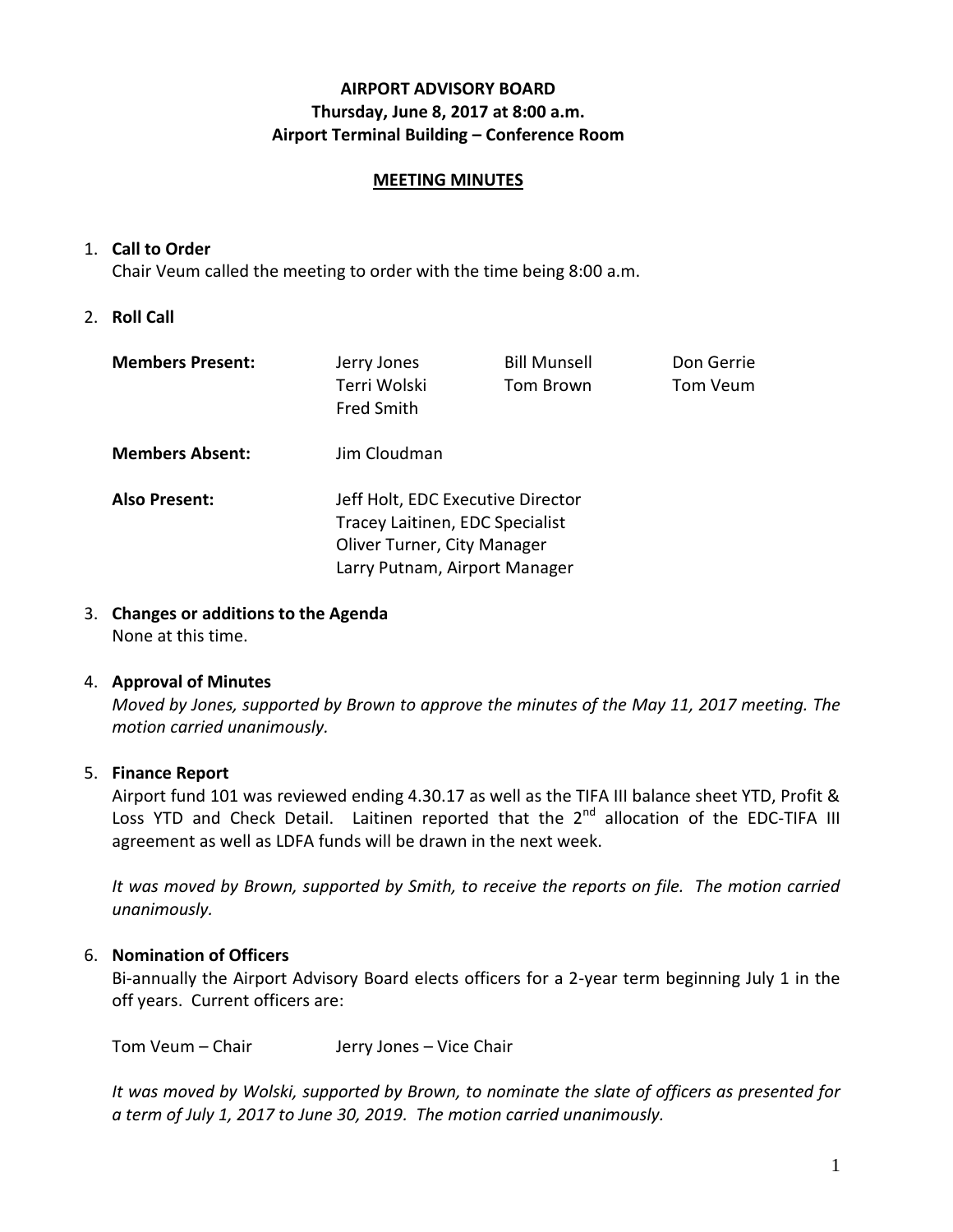## 7. **Report of activities**

Putnam reported an increase in traffic as well as a firm that will now be flying in one time per week with a King Air and staying overnight. 100LL fuel use and Jet A fuel have exceeded this time last year as well as last month. Putnam noted that he fuel station overlay had been replaced and was a great improvement. Putnam received the annual maintenance agreement (expiring 8.31.17) from QTpod (petroleum on demand) and recommended to purchase the Silver package at \$595 this year as no software upgrades were needed. This purchase will occur after July 1, 2017.

*It was moved by Smith, supported by Jones, to purchase the Silver plan from QTpod in the amount of \$595.00. The motion carried unanimously.*

## 8. **Old Business.**

## **a. Runway overlay project**

Holt reported that the presentation to the City Commission on June  $5<sup>th</sup>$  went well. The Construction Engineering contract amendment was accepted as well as the Payne & Dolan bid award. Total local match for this project is estimated to not exceed \$57,175 from TIFA III funds. The full summary will be included in the July Airport Board packet. Turner noted that all emergency service organizations have been initially informed of the project and will continue to be updated once a final date is set. Brown thanked Jim Moreau for this help in locating a drain and we are all set to move forward.

## **b. Crack Sealing & Repairs**

Putnam included photos of the cracks near the hangar as well as the ramp. These will need to be addressed soon. Laitinen will work on advertisement of the project with the City Clerk. Repairs are estimated to be a 1-day job.

*It was moved by Munsell, supported by Jones, to move forward with repairs using TIFA III funds. The motion carried unanimously.*

# **c. 350th City Celebration**

Laitinen submitted the final proposal to the Short Wing Piper coordinator, Mr. Butler earlier this month. Mr. Butler will present it at their June Convention and let us know if they have selected to come to Sault Ste. Marie in June 2018. Thank you to the Sault Convention & Visitors Bureau, Sault Events and our local lodging establishments as well as LSSU for their help in completing the packet.

## **d. Aero-med update**

Holt reported that there has been a delay in Aeromed's approval in obtaining an emergency medical license and they have indicated it may take up to 2 months to complete. Aeromed is in the process of a merger that has tied up their funds therefore they are interested in leasing a hangar at this time. Holt has spoken to the Economic Development Administration (EDA) about potential Comprehensive Economic Development Strategies (CEDS) funding for 50% of the hangar estimated by U.P. Engineers & Architects at near \$500,000 (75'x100'). Holt will be filling out a preliminary EDA application for the project. Gerrie inquired on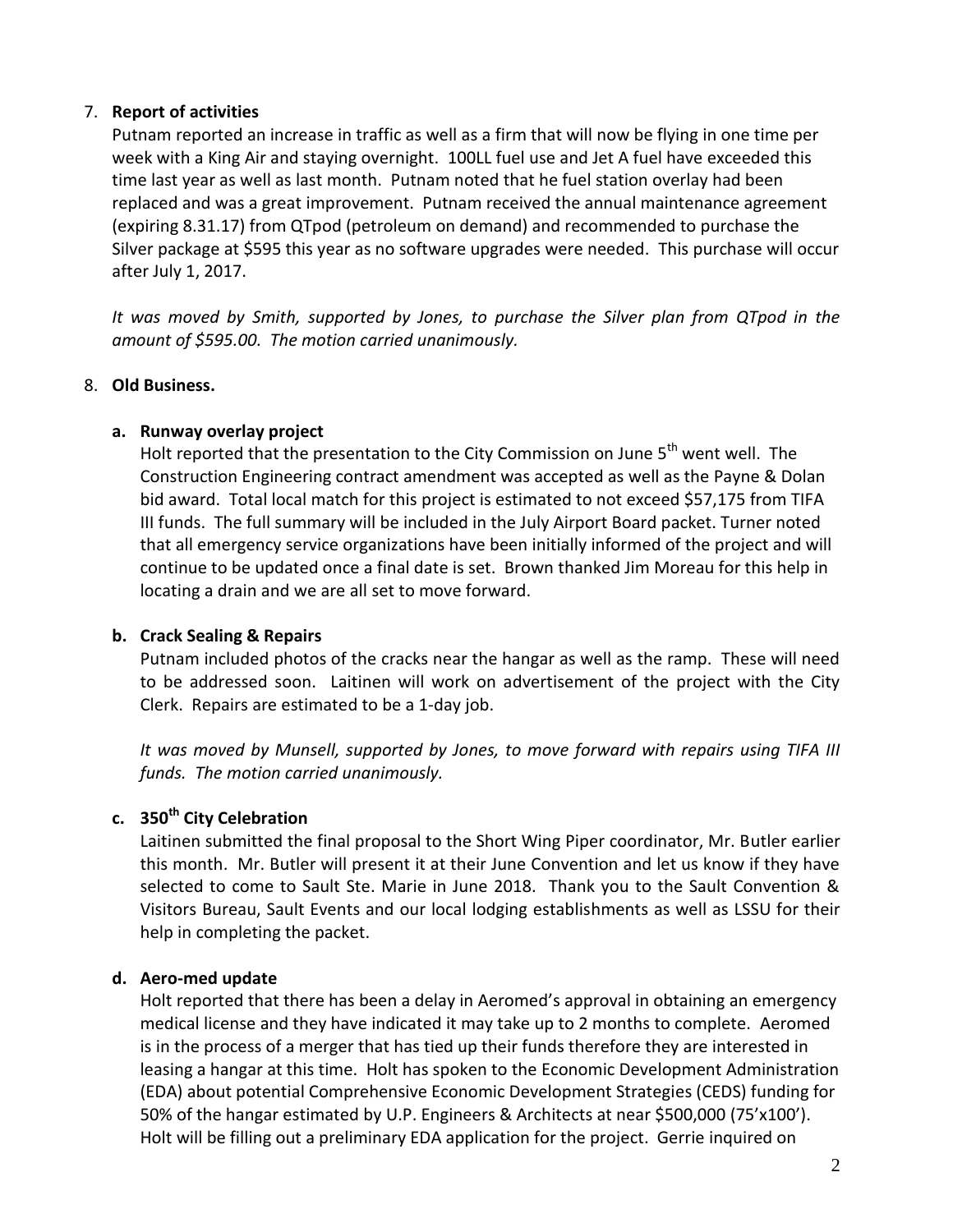future uses for the building if Aeromed were to back out. Putnam recommended building larger for future airport use. Smith inquired about the length of EDA involvement if they fund the project. Putnam noted that the U.S. Coast Guard would like to talk to Holt about this project and would be calling him in the near future.

## **e. Lighting Improvements**

Laitinen reported the project would start after July 1. Bailey Electric did file permits with the City yesterday and things are progressing nicely.

# **f. New sign – final touches**

Laitinen contact Bitnar Construction yesterday about finishing up the caulking and painting on the airport entrance sign. This needs to be finished this month to close out the fiscal year.

# 9. **New Business**

Brown reported that the  $25<sup>th</sup>$  Anniversary of the Young Eagles is this Saturday, June  $10<sup>th</sup>$  from 8am to 1pm. Laitinen has assisted with promotion and there has been a lot more coverage this year than last. There are banners and signs up on Meridian. Soo Pilots will have 5 aircraft and Jack Wartella will take photos for a write up afterwards. A large crowd is anticipated with the positive weather report.

# 10**. Status Reports**

TIFA III minutes from 5.9.17 highlights were acceptance of the final budget and CD reinvestment. ERA summary from 5.8.17 highlights were the Transportation Logistics Study. EDC minutes from 5.9.17 acceptance of the final budget and the future manufacturing event on October 3, 2017.

## **11. Other Matters**

- a. Hangar Movie/Airplane Open House Laitinen inquired if there was support to move forward. Soo Pilots and airport staff would like to proceed for a September event. Wolski will let Laitinen know about the next Soo Pilot's meeting. Brown suggested contact Sault Schools to rent the outdoor movie screen and equipment to save funds. Holt mentioned sponsorship opportunities.
- b. Fall Color Tour again there was support and this will be coordinated to follow the movie night.
- c. Airport Visioning Workshops outcomes and goals will be reviewed at the July meeting to revisit our progress

# 12. **Informational Reports**

Gerrie noted that April brought a lot of budget meetings with a public hearing in May where the 2-year budget was passed. Gerrie highlighted that the City is in good financial health and is meeting their self-imposed ratios. Gerrie summarized the resignations of several commissioners including Osterhout and Gage and welcomed Baker. Gerrie noted a special meeting was held the end of May to review the water and sewer hookup and 425 agreement as well as received a presentation on the Redevelopment Ready Communities feedback. Gerrie reported on Turner's annual evaluation and that he was doing a fantastic job and that he is very